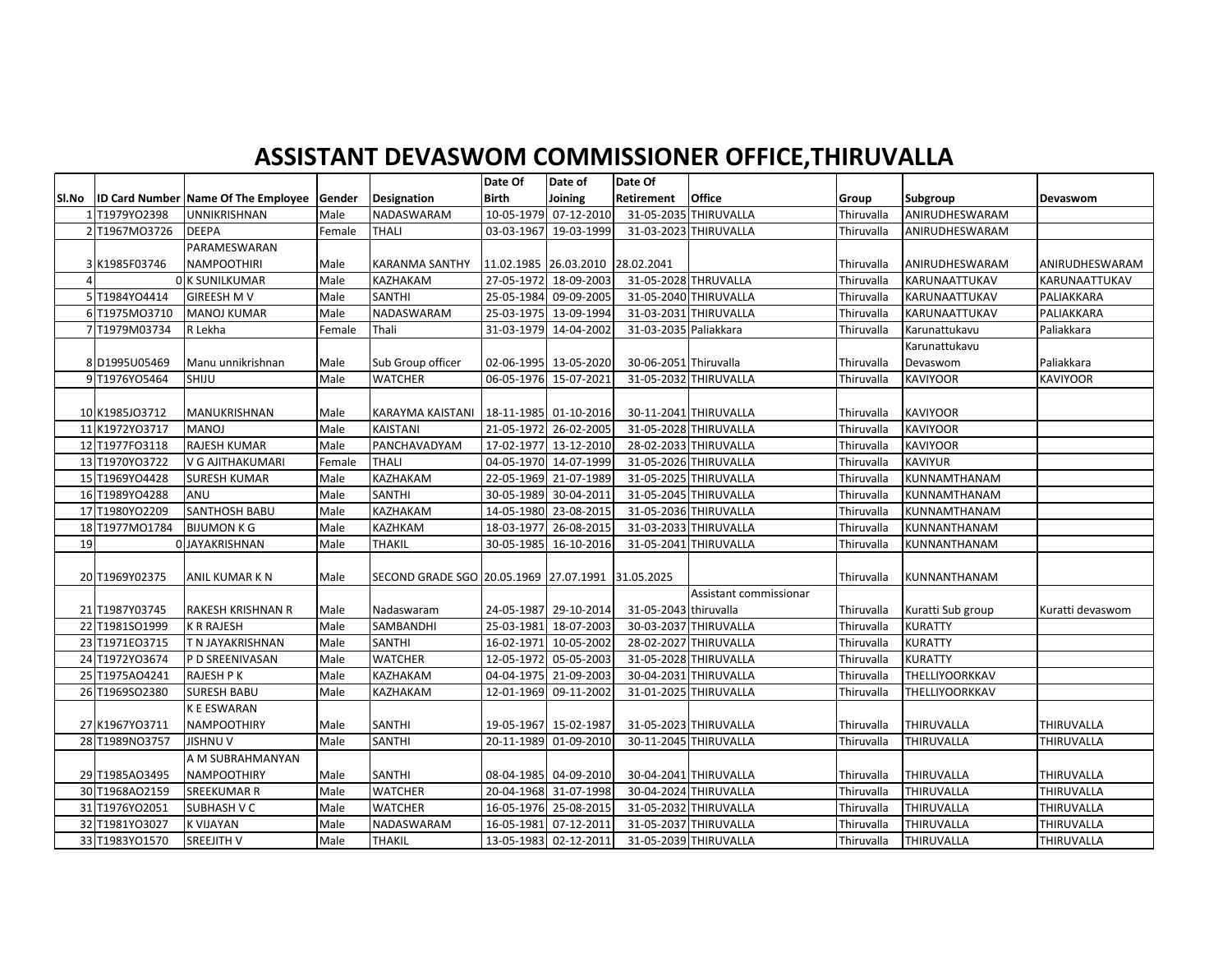|    | 34 T1969YO3740 | N HARISHARMA          | Male   | SAMBANDHI                                  |            | 05-05-1969 04-05-1988                |            | 31-05-2025 THIRUVALLA | Thiruvalla | <b>THIRUVALLA</b>       | THIRUVALLA       |
|----|----------------|-----------------------|--------|--------------------------------------------|------------|--------------------------------------|------------|-----------------------|------------|-------------------------|------------------|
|    | 35 T1968YO3738 | A V AJITHKUMAR        | Male   | SAMBANDHI                                  | 31-05-1968 | 01-03-1991                           |            | 31-05-2024 THIRUVALLA | Thiruvalla | THIRUVALLA              | THIRUVALLA       |
|    | 36 T1968YO5423 | V B ASHOKAN           | Male   | SAMBANDHI                                  | 20-05-1968 | 10-06-1994                           |            | 31-05-2024 THIRUVALLA | Thiruvalla | THIRUVALLA              | THIRUVALLA       |
|    | 37 T1987YO3709 | <b>S SANTH</b>        | Male   | THALI                                      | 30-05-1987 | 12-10-2012                           |            | 31-05-2043 THIRUVALLA | Thiruvalla | THIRUVALLA              | THIRUVALLA       |
|    | 38 T1989YO3455 | <b>ALESH ANANDHU</b>  | Male   | PURAM THOOPP                               | 31-05-1989 | 26-06-2012                           |            | 31-05-2045 THIRUVALLA | Thiruvalla | THIRUVALLA              | THIRUVALLA       |
|    |                |                       |        | <b>STRONG ROOM</b>                         |            |                                      |            |                       |            |                         |                  |
|    | 39 D1981AO4425 | <b>RAKESH M T</b>     | Male   | <b>GUARD</b>                               |            | 25-04-1981 03-11-2005                |            | 30-04-2037 THIRUVALLA | Thiruvalla | THIRUVALLA              | THIRUVALLA       |
|    |                |                       |        | <b>STRONG ROOM</b>                         |            |                                      |            |                       |            |                         |                  |
|    | 40 D1984AO2911 | <b>KANNAN PS</b>      | Male   | <b>GUARD</b>                               |            | 25-04-1984 03-11-2005                |            | 30-04-2040 THIRUVALLA | Thiruvalla | THIRUVALLA              | THIRUVALLA       |
|    |                |                       |        |                                            |            |                                      |            |                       |            |                         |                  |
|    | 41 D1967FO2269 | <b>HARIHARAN K R</b>  | Male   | SUBGROUP OFFICER   17-02-1967   17-06-1989 |            |                                      |            | 28-02-2023 THIRUVALLA | Thiruvalla | THIRUVALLA              | THIRUVALLA       |
|    |                |                       |        | <b>STRONG ROOM</b>                         |            |                                      |            |                       |            |                         |                  |
|    | 42 D1982AO0231 | <b>SREEJESH</b>       | Male   | <b>GUARD</b>                               |            | 12-04-1982 17-02-2003                |            | 30-04-2038 THIRUVALLA | Thiruvalla | THIRUVALLA              | THIRUVALLA       |
|    |                |                       |        | KARANMA                                    |            |                                      |            |                       |            |                         |                  |
|    | 43 K1965D03707 | <b>SATHEESH KUMAR</b> | Male   | ACCOUNTANT                                 |            | 01.12.1965   13.07.2003   31.12.2021 |            | THIRUVALLA            | Thiruvalla | THIRUVALLA              | THIRUVALLA       |
|    |                |                       |        | <b>KARANMA</b>                             |            |                                      |            |                       |            |                         |                  |
| 44 |                | 0 PRAVEEN JR          | Male   | <b>ACCOUNTANT</b>                          |            | 12.10.1992 05.11.2017 31.10.2048     |            | THIRUVALLA            | Thiruvalla | THIRUVALLA              | THIRUVALLA       |
|    |                |                       |        | <b>KARANMA</b>                             |            |                                      |            |                       |            |                         |                  |
|    | 45 T1967Y03704 | <b>V.ANIL KUMAR</b>   | Male   | KAISTHANI                                  |            | 21.05.1967 02.10.1992 31.05.2023     |            | THIRUVALLA            | Thiruvalla | THIRUVALLA              | THIRUVALLA       |
|    |                |                       |        | KARANMA                                    |            |                                      |            |                       |            |                         |                  |
|    | 46 K1974N04426 | K.M.SREENIVAS         | Male   | KAISTHANI                                  |            | 24.11.1974 07.08.2011 30.11.2030     |            | THIRUVALLA            | Thiruvalla | THIRUVALLA              | THIRUVALLA       |
|    | 47 T1969Y01998 | K.P.RAJENDRAN         | Male   | <b>WATCHER</b>                             |            | 25.05.1969 28.08.1992 31.05.2025     |            | THIRUVALLA            | Thiruvalla | THIRUVALLA              | THIRUVALLA       |
| 48 |                | <b>O</b> SAJITH S     | Male   | 2 ND MAHOUT                                |            | 15.04.1981 25.08.2012 30.04.2037     |            | THIRUVALLA            | Thiruvalla | THIRUVALLA              | THIRUVALLA       |
| 49 |                | 0 K.PRADEEP           | Male   | 1 ND MAHOUT                                |            | 15.04.1971 04.08.2006                | 30.04.2027 | THIRUVALLA            | Thiruvalla | THIRUVALLA              | THIRUVALLA       |
|    |                | <b>SARATH S</b>       |        |                                            |            |                                      |            |                       |            |                         |                  |
|    | 50 T1991YO4412 | <b>NAMPOOTHIRY</b>    | Male   | <b>SANTHI</b>                              |            | 10-05-1991 06-11-2011                |            | 31-05-2047 THIRUVALLA | Thiruvalla | THIRUVAN VANDOOR        | AYYANKOVIL       |
|    |                | KESAVAN               |        |                                            |            |                                      |            |                       |            |                         |                  |
|    | 51 T1990JO4231 | NAMPOOTHIRY           | Male   | SANTHI                                     |            | 19-01-1990 14-01-2012                |            | 31-01-2046 THIRUVALLA | Thiruvalla | THIRUVAN VANDOOR        | ERAMALLIKKARA    |
| 52 |                | <b>O SURESH KUMAR</b> | Male   | <b>WATCHER</b>                             | 20-05-1966 | 10-11-1999                           |            | 31-05-2022 THIRUVALLA | Thiruvalla | THIRUVAN VANDOOR        | ERAMALLIKKARA    |
|    |                | VASANTHA KUMARI       |        |                                            |            |                                      |            |                       |            |                         |                  |
|    | 53 T1967YO4234 | AMMA                  | Female | THALI                                      |            | 21-05-1967 19-03-1999                |            | 31-05-2023 THIRUVALLA | Thiruvalla | THIRUVAN VANDOOR        | ERAMALLIKKARA    |
|    | 54 T1994EO3700 | <b>GOPAKUMARK</b>     | Male   | P T SANTHI                                 |            | 16-02-1994 22-05-2018                |            | 28-02-2050 THIRUVALLA | Thiruvalla | THIRUVAN VANDOOR        | MANAPPURAM       |
|    | 55 T1975DO3739 | JITHESH KUMAR MR      | Male   | SANTHI                                     | 19-12-1975 | 10-07-2002                           |            | 31-12-2031 THIRUVALLA | Thiruvalla | THIRUVAN VANDOOR        | MAZHUKKEER       |
|    | 56 T1968AO4409 | <b>HARIKUMAR</b>      | Male   | KAZHAKAM                                   | 07-04-1968 | 27-10-1993                           |            | 30-04-2024 THIRUVALLA | Thiruvalla | THIRUVAN VANDOOR        | MAZHUKKEER       |
|    |                |                       |        |                                            |            |                                      |            |                       |            |                         |                  |
|    | 57 T1984AO4235 | ABHILASH KUMAR        | Male   | P T SANTHI                                 |            | 30-04-1984 18-12-2017                |            | 30-04-2040 THIRUVALLA | Thiruvalla | THIRUVAN VANDOOR        | MAZHUKKEER SIVAN |
|    |                | SANKARAN              |        |                                            |            |                                      |            |                       |            |                         |                  |
|    | 58 T1968YO4436 | <b>NAMPOOTHIRY</b>    | Male   | <b>SANTHI</b>                              |            | 07-05-1968 13-11-1996                |            | 31-05-2024 THIRUVALLA | Thiruvalla | THIRUVAN VANDOOR        | THIRUVAN VANDOOR |
|    |                |                       |        |                                            |            |                                      |            |                       |            |                         |                  |
|    | 59 T1973YO4427 | SREEKUMAR             | Male   | <b>SANTHI</b>                              |            | 30-05-1973 05-05-1997                |            | 31-05-2029 THIRUVALLA | Thiruvalla | THIRUVAN VANDOOR        | THIRUVAN VANDOOR |
|    |                |                       |        |                                            |            |                                      |            |                       |            |                         |                  |
|    | 60 T1985MO4236 | RAJESH KUMAR K G      | Male   | <b>WATCHER</b>                             |            | 03-03-1985 13-05-2018                |            | 31-03-2041 THIRUVALLA | Thiruvalla | THIRUVAN VANDOOR        | THIRUVAN VANDOOR |
|    |                |                       |        |                                            |            |                                      |            |                       |            |                         |                  |
| 61 |                | 0 AJIKUMAR            | Male   | <b>WATCHER</b>                             |            | 25-01-1977 22-07-2021                |            | 31-01-2033 THIRUVALLA | Thiruvalla | <b>THIRUVAN VANDOOR</b> | THIRUVAN VANDOOR |
|    |                |                       |        |                                            |            |                                      |            |                       |            |                         |                  |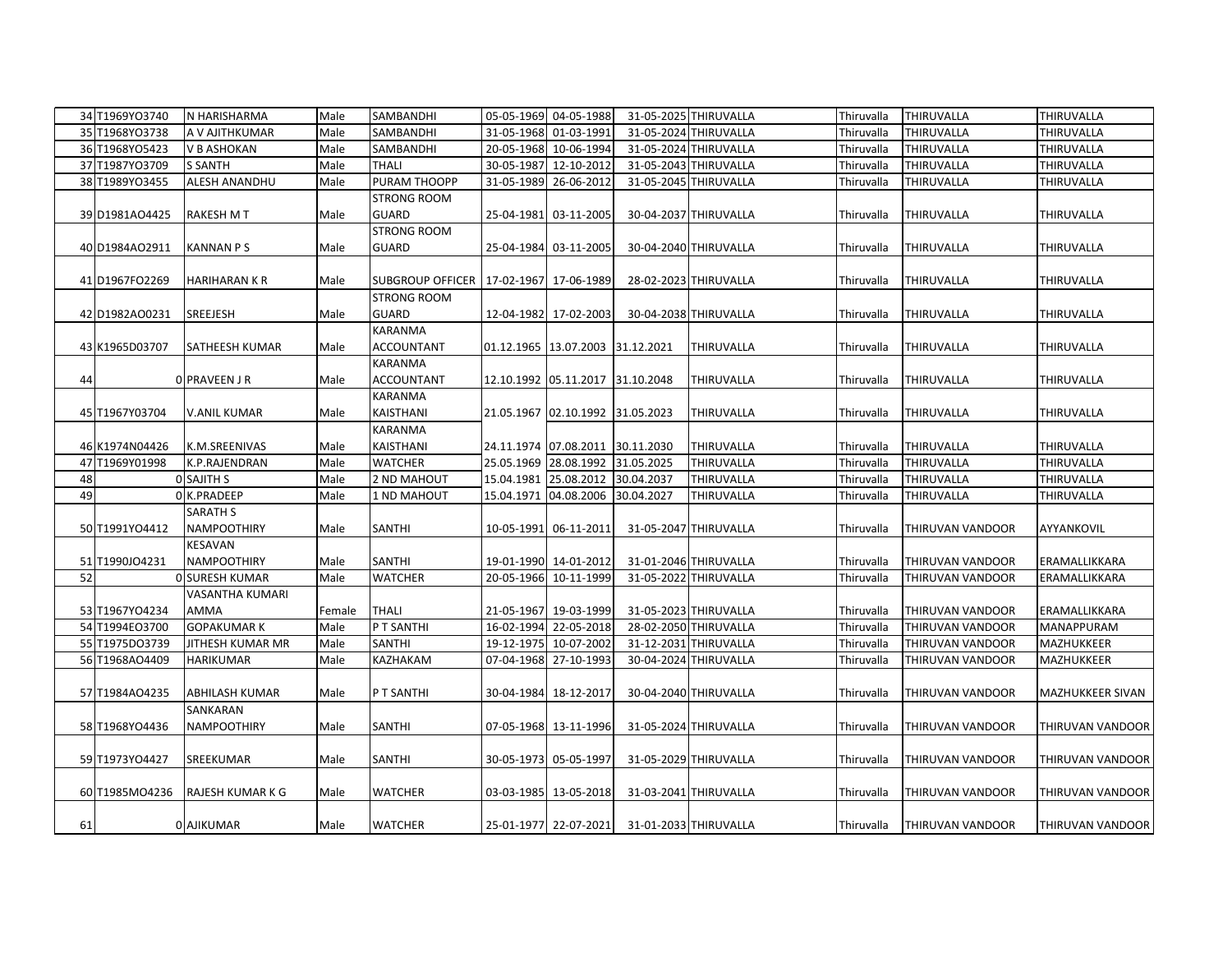|    | 62 T1970AO3008 | <b>MANIKKUTTAN P G</b>        | Male   | <b>THAKIL</b>       |            | 18-04-1970 06-06-1991            | 30-04-2026 THIRUVALLA      | <b>Thiruvalla</b> | THIRUVAN VANDOOR | THIRUVAN VANDOOR   |
|----|----------------|-------------------------------|--------|---------------------|------------|----------------------------------|----------------------------|-------------------|------------------|--------------------|
|    | 63 T1968YO3640 | <b>JAYAKUMAR</b>              | Male   | SAMBANDHI           |            | 31-05-1968 26-02-1989            | 31-05-2024 THIRUVALLA      | Thiruvalla        | THIRUVAN VANDOOR | THIRUVAN VANDOOR   |
|    |                |                               |        |                     |            |                                  |                            |                   |                  |                    |
|    | 64 T1980NO4405 | SOUNDAR RAJ M                 | Male   | NADASWARAM          |            | 04-11-1980 06-12-2010            | 30-11-2036 THIRUVALLA      | Thiruvalla        | THIRUVAN VANDOOR | THIRUVAN VANDOOR   |
|    |                | S N NARAYANAN                 |        |                     |            |                                  |                            |                   |                  |                    |
|    | 65 T1968YO4407 | <b>NAMPOOTHIRY</b>            | Male   | SANTHI              |            | 25-05-1968 25-05-1968            | 31-05-2024 THIRUVALLA      | Thiruvalla        | THIRUVAN VANDOOR | <b>UMAYATTUKAV</b> |
|    | 66 T1969YO4933 | <b>ASHA</b>                   | Female | <b>THALI</b>        |            | 09-05-1969 29-07-1999            | 31-05-2025 THIRUVALLA      | Thiruvalla        | THIRUVAN VANDOOR | <b>UMAYATTUKAV</b> |
|    | 67 T1979YO3748 | PREMJITH SHARMA               | Male   | SANTHI              | 31-05-1979 | 20-10-2000                       | 31-05-2035 THIRUVALLA      | Thiruvalla        | THRIKKANNAPURAM  | MEENTHALAKKARA     |
|    |                | P S GOPAKUMARAN               |        |                     |            |                                  |                            |                   |                  |                    |
|    | 68 T1970YO3724 | UNNI                          | Male   | WATCHER             |            | 18-05-1970 06-02-2006            | 31-05-2026 THIRUVALLA      | Thiruvalla        | THRIKKANNAPURAM  | MEENTHALKKARA      |
|    |                |                               |        |                     |            |                                  |                            |                   |                  |                    |
|    | 69 T1990GO3736 | <b>PADMAKUMAR SHARMA Male</b> |        | <b>SANTHI</b>       |            | 23-08-1990 22-03-2013            | 31-08-2046 THIRUVALLA      | Thiruvalla        | THRIKKANNAPURAM  | <b>NANNUR</b>      |
|    | 70 T1971YO2160 | <b>CV PRASAD</b>              | Male   | KAZHAKAM            |            | 20-05-1971 09-10-2002            | 31-05-2027 THIRUVALLA      | Thiruvalla        | THRIKKANNAPURAM  | <b>NANNUR</b>      |
|    |                |                               |        |                     |            |                                  |                            |                   |                  |                    |
|    | 71 T1987YO4415 | <b>VINEETH KUMAR P V</b>      | Male   | SANTHI              | 25-05-1987 | 03-12-2011                       | 31-05-2043 THIRUVALLA      | Thiruvalla        | THRIKKANNAPURAM  | THRIKKANNAPURAM    |
|    |                | SANKARAN                      |        |                     |            |                                  |                            |                   |                  |                    |
|    | 72 T1988CO4230 | <b>NAMPOOTHIRI</b>            | Male   | SANTHI              |            | 21.10.1988 19.11.2011 31.10.2044 |                            | Thiruvalla        | THRIKKANNAPURAM  | KUNNEKAD           |
|    | 73 T1973YO2943 | <b>K GOPAKUMAR</b>            | Male   | <b>WATCHER</b>      | 20-05-1973 | 25-05-1998                       | 31-05-2029 THIRUVALLA      | Thiruvalla        |                  | PALIAKKARA         |
|    |                |                               |        | <b>ASSISTANT</b>    |            |                                  |                            |                   |                  |                    |
|    |                |                               |        | DEVASWOM            |            |                                  |                            |                   |                  |                    |
|    | 74 D1971YO3161 | <b>SREELATHAKR</b>            | Female | <b>COMMISSIONER</b> |            | 17-05-1971 05-01-1996            | 31-05-2027 THIRUVALLA      | Thiruvalla        |                  |                    |
|    |                |                               |        | JUNIOR              |            |                                  | ASSISTANT DEVASWOM         |                   |                  |                    |
|    | 75 D1984M03958 | <b>MEERA P R</b>              | Female | SUPRINTENDENT       |            | 30.03.1984 09.04.2012 31.03.2040 | <b>COMMISSIONER OFFICE</b> | Thiruvalla        |                  |                    |
|    |                | N S SANKARAN                  |        |                     |            |                                  | <b>ASSISTANT DEVASWOM</b>  |                   |                  |                    |
|    | 76 D1967Y04639 | NAMPOOTHIRI                   | Male   | PEON                |            | 15.05.1967 21.12.1988 31.05.2023 | <b>COMMISSIONER OFFICE</b> | Thiruvalla        |                  |                    |
|    |                |                               |        | <b>SECOND GRADE</b> |            |                                  |                            |                   |                  |                    |
|    | 77 D1977J03749 | KAVITHA S NAIR                | Female | <b>CLERCK</b>       |            | 10-01-1977 21-05-2012            | 31-01-2033 THIRUVALLA      | <b>Thiruvalla</b> |                  |                    |
|    | 78 D1969YO3628 | <b>LEKHA K KURUP</b>          | Female | <b>HEAD CLERCK</b>  |            | 31-05-1969 17-03-2010            | 31-05-2025 THIRUVALLA      | Thiruvalla        |                  |                    |
|    | 79 D1980YO4135 | <b>VANDANA K</b>              | Female | L D CLERCK          | 31-05-1980 | 09-04-2012                       | 31-05-2036 THIRUVALLA      | Thiruvalla        |                  |                    |
|    | 80 T1983AO3731 | <b>KRISHAN POTTY</b>          | Male   | <b>SATHI</b>        | 23-04-1983 | 27-06-2005                       | 30-04-2039 THIRUVALLA      | Thiruvalla        |                  |                    |
|    |                | <b>VYSAKH K</b>               |        |                     |            |                                  |                            |                   |                  |                    |
| 81 |                | 0 NAMPOOTHIRY                 | Male   | P T SANTHI          |            | 16-01-1996 08-02-2019            | 31-01-2052 THIRUVALLA      | Thiruvalla        |                  |                    |
|    | 82 T1981YO4232 | ANOOP BABU                    | Male   | <b>THAKIL</b>       | 28-05-1981 | 05-03-2004                       | 31-05-2037 THIRUVALLA      |                   |                  |                    |
| 83 |                | 0 GOPAKUMAR                   | Male   | NADASWARAM          | 30-03-1966 | 11-12-1990                       | 31-03-2022 THIRUVALLA      |                   |                  |                    |
|    | 84 T1981YO3531 | SATHEESH KUMAR K S            | Male   | PANCHAVADYAM        | 30-05-1981 | 30-07-2005                       | 31-05-2037 THIRUVALLA      |                   |                  |                    |
|    | 85 T1969YO3714 | <b>S HARIKUMAR</b>            | Male   | SANTHI              | 02-05-1969 | 20-11-1996                       | 31-05-2025 THIRUVALLA      |                   | <b>KAVIYUR</b>   |                    |
|    | 86 T1970YO3728 | <b>B GEETHANANDHAN</b>        | Male   | SANTHI              | 20-05-1970 | 29-12-1999                       | 31-05-2026 THIRUVALLA      |                   | <b>KAVIYUR</b>   |                    |
|    |                |                               |        | KARAYMA             |            |                                  |                            |                   |                  |                    |
|    | 87 K1975M03718 | <b>GIREESH KUMAR</b>          | Male   | KAZHAKAM            | 31-03-1975 | 01-10-2016                       | 31-03-2031 THIRUVALLA      |                   | <b>KAVIYUR</b>   |                    |
|    | 88 T1983UO4410 | <b>RAKESH V NAIR</b>          | Male   | <b>THAKIL</b>       | 01-06-1983 | 13-06-2010                       | 30-06-2039 THIRUVALLA      |                   | KARUNAATTUKAV    | PALIAKKARA         |
|    |                |                               |        |                     |            |                                  |                            |                   |                  |                    |
|    | 89 T1982YO1946 | <b>RAJEEV KRISHNAN</b>        | Male   | KAZHAKAM            |            | 25-05-1982 23-08-2015            | 31-05-2038 THIRUVALLA      |                   | KARUNAATTUKAV    | KURICHI KULANGARA  |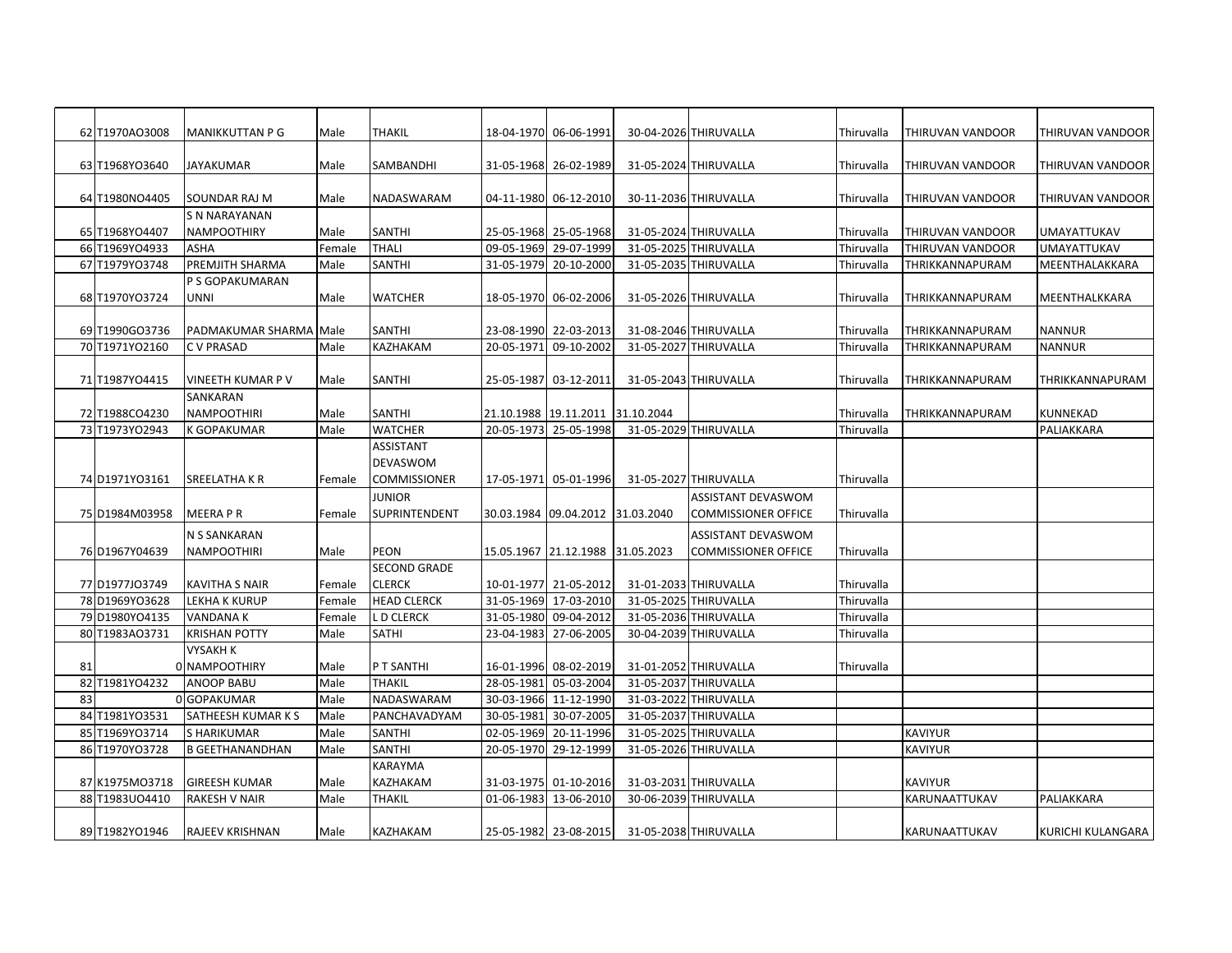|     | 90 T1978YO3527  | <b>HARIKUMARU</b>          | Male   | KAZHAKAM       |            | 18-05-1978 25-09-2003            |                      | 31-05-2034 THIRUVALLA  | KARUNAATTUKAV   | PALLIYARATHALAM  |
|-----|-----------------|----------------------------|--------|----------------|------------|----------------------------------|----------------------|------------------------|-----------------|------------------|
|     |                 | KRISHNAN                   |        |                |            |                                  |                      |                        |                 |                  |
|     | 91 T1970YO3742  | NAMPOOTHIRY                | Male   | SANTHI         |            | 15-05-1970 25-05-2001            |                      | 31-05-2026 THIRUVALLA  | KARUNAATTUKAV   |                  |
|     |                 | EESWARAN                   |        |                |            |                                  |                      |                        |                 |                  |
|     | 92 T1971YO3727  | NAMPOOTHIRY                | Male   | <b>SANTHI</b>  |            | 30-05-1971 05-05-1992            |                      | 31-05-2027 THIRUVALLA  |                 |                  |
|     | 93 T1994J05416  | SARATH E P                 | Male   | SANTHI         |            | 27-01-1994 28-05-2020            |                      | 31-01-2050 THIRUVALLA  |                 |                  |
|     |                 | NARAYANAN                  |        |                |            |                                  |                      |                        |                 |                  |
|     | 94 T1985GO3701  | <b>NAMPOOTHIRY</b>         | Male   | <b>SANTHI</b>  |            | 28-08-1985 23-06-2005            |                      | 31-08-2041 THIRUVALLA  |                 | KARUNAATTUKAV    |
|     | 95 T1979MO3557  | <b>RAM SUMESH</b>          | Male   | SANTHI         |            | 26-03-1979 01-05-2014            |                      | 31-03-2035 THIRUVALLA  | KARUNAATTUKAV   | THRIKKAYIL       |
|     |                 | <b>KESAVAN NAMPOOTHIRI</b> |        |                |            |                                  |                      |                        |                 |                  |
|     | 96 T1966Y03475  | A S                        | Male   | SANTHI         |            | 25.05.1966 23.03.2004 31.05.2022 |                      |                        |                 |                  |
|     |                 |                            |        | SANTHI         |            |                                  |                      |                        | KARUNAATTUKAV   | KURUCHIKULANGARA |
|     | 97 T1979YO3703  | ANOOP M V                  | Male   |                |            | 30-05-1979 29-08-2018            |                      | 31-05-2035 THIRUVALLA  | KUNNAMTHANAM    |                  |
| 98  |                 | O SAJITHA P T              | Female | <b>THALI</b>   |            | 04-05-1977 20-11-1999            |                      | 31-05-2033 THIRUVALLA  | KUNNAMTHANAM    |                  |
|     | 99 T1990AO2003  | <b>SIVAPRASAD S</b>        | Male   | <b>WATCHER</b> |            | 07-04-1990 13-08-2012            |                      | 30-04-2046 THIRUVALLA  | KUNNAMTHANAM    |                  |
|     | 100 T1971DO3483 | <b>MANOJ KUMAR S</b>       | Male   | NADASWARAM     |            | 08-12-1971 14-04-1994            |                      | 31-12-2027 THIRUVALLA  | KUNNAMTHANAM    |                  |
|     | 101 T1985YO4423 | <b>NEENU</b>               | Male   | SANTHI         |            | 30-05-1985 06-10-2006            |                      | 31-05-2041 THIRUVALLA  | KUNNAMTHANAM    |                  |
|     |                 |                            |        |                |            |                                  |                      |                        |                 |                  |
|     | 102 T1972AO4403 | KIRAN PARAMESWARAN Male    |        | SANTHI         |            | 25-05-1973 01-05-2003            |                      | 31-05-2029 THIRUVALLA  | KUNNAMTHANAM    |                  |
|     | 103 T1973YO2188 | <b>MANOJ KUMAR R</b>       | Male   | <b>WATCHER</b> |            | 25-05-1973 01-05-2003            |                      | 31-05-2029 THIRUVALLA  | KUNNAMTHANAM    |                  |
|     |                 | KESAVAN                    |        |                |            |                                  |                      |                        |                 |                  |
|     | 104 K1969YO2974 | <b>NAMPOOTHIRY</b>         | Male   | <b>SANTHI</b>  |            | 20-05-1969 13-03-1994            |                      | 31-05-2025 THIRUVALLA  | ANIRUDHESWARAM  |                  |
|     | 105 T1975LO3723 | SAJEEV R                   | Male   | SANTHI         |            | 06-07-1975 08-11-2006            | 31-07-2031 THIRUVALA |                        | ANIRUDHESWARAM  |                  |
|     |                 | MADHAVAN                   |        |                |            |                                  |                      |                        |                 |                  |
|     | 106 T1974YO4487 | NAMPOOTHIRY                | Male   | <b>SANTHI</b>  |            | 10-05-1974 04-10-1993            |                      | 31-05-2030 THIRUVALLA  | ANIRUDHESWARAM  |                  |
|     | 107 T1989MO3744 | <b>ARUNG</b>               | Male   | SANTHI         |            | 31-03-1979 10-06-2012            |                      | 31-03-2035 THIRUVALLA  | ANIRUDHESWARAM  |                  |
|     | 108 T1972YO4402 | <b>K N SREEKUMAR</b>       | Male   | SANTHI         |            | 07-05-1972 27-04-1997            |                      | 31-05-2025 THIRUVALLA  | ANIRUDHESWARAM  |                  |
|     | 109 T1973YO4397 | <b>B SREEKUMAR</b>         | Male   | THAKIL         |            | 26-05-1973 24-08-1993            |                      | 31-05-2029 THIRUVAL;LA | ANIRUDHESWARAM  |                  |
|     | 110 T1970YO3741 | ANILKUMAR                  | Male   | KAZHAKAM       |            | 31-05-1970 05-07-2006            |                      | 31-05-2026 THIRUVALLA  | ANIRUDHESWARAM  |                  |
|     | 111 T1997AO1740 | <b>G ANILKUMAR</b>         | Male   | SANTHI         |            | 07-04-1977 31-05-2005            |                      | 30-04-2033 THIRUVALLA  | THELLIYOORKKAV  |                  |
| 112 |                 | 0DIPEESH                   | Male   | <b>WATCHER</b> |            | 04-05-1980 10-07-2021            |                      | 31-05-2036 THIRUVALLA  | THELLIYOORKKAV  |                  |
|     | 113 T1985YO4398 | <b>RAHUL R NAIR</b>        | Male   | <b>WATCHER</b> |            | 30-05-1985 04-10-2010            |                      | 31-05-2041 THIRUVALLA  | THELLIYOORKKAV  |                  |
|     | 114 T1967YO4408 | <b>KK OMANA</b>            | Female | <b>THALI</b>   |            | 31-05-1967 01-01-1989            |                      | 31-05-2023 THIRUVALLA  | THELLIYOORKKAV  |                  |
|     | 115 T1978FO4238 | <b>REN SEN</b>             | Male   | SANTHI         | 18-02-1978 | 08-07-2011                       |                      | 28-02-2034 THIRUVALLA  | THELLIYOORKKAV  |                  |
|     |                 | HARIKUMAR                  |        |                |            |                                  |                      |                        |                 |                  |
| 116 |                 | 0 NAMPOOTHIRY              | Male   | <b>SANTHI</b>  |            | 10-05-1975 19-11-2005            |                      | 31-05-2031 THIRUVALLA  | THELLIYOORKKAV  |                  |
|     | 117 T1988SO3730 | VISHNU M                   | Male   | <b>SANTHI</b>  |            | 03-09-1988 03-09-2010            |                      | 30-09-2044 THIRUVALLA  | THELLIYOORKKAV  |                  |
|     |                 |                            |        |                |            |                                  |                      |                        |                 |                  |
|     | 118 T1975YO4239 | <b>GOPAKUMAR PS</b>        | Male   | KAZHAKAM       |            | 04-05-1975 23-03-1999            |                      | 31-05-2031 THIRUVALLA  | THELLIYOORKKAV  |                  |
|     | 119 T1984J03747 | PRASANTH G                 | Male   | SANTHI         |            | 07-01-1984 03-09-2010            |                      | 31-01-2040 THIRUVALLA  | THELLIYOORKKAV  |                  |
|     |                 | SANKARAN                   |        |                |            |                                  |                      |                        |                 |                  |
|     | 120 C1987AO4417 | NAMPOOTHIRY                | Male   | <b>SANTHI</b>  |            | 15-04-1987 19-05-2006            |                      | 30-04-2043 THIRUVALLA  | THELLIYOORKKAV  |                  |
|     |                 | MURALEEDHARAN              |        |                |            |                                  |                      |                        |                 |                  |
| 121 |                 | 0 NAMPOOTHIRI              | Male   | SANTHI         |            | 27.05.1969 01.11.1990 31.05.2020 |                      | <b>THIRUVALLA</b>      | THELLIYOORKKAV  | PANAMTHATTUKAVU  |
|     | 122 T1977A03721 | R GIREESH BABU             | Male   | <b>WATCHER</b> |            | 26-04-1977 06-05-2018            |                      | 30-04-2033 THIRUVALLA  | <b>KAVIYOOR</b> |                  |
|     | 123 T1992NO3823 | <b>VIPIN KUMAR</b>         | Male   | SANTHI         |            | 27-11-1992 01-12-2012            |                      | 30-11-2048 THIRUVALLA  |                 |                  |
|     | 124 K1975JO3719 | <b>KESAVAN POTTY</b>       | Male   | MANDAPAJAPAM   |            | 24-01-1975 13-05-2012            |                      | 31-01-2031 THIRUVALLA  | <b>KAVIYOOR</b> |                  |